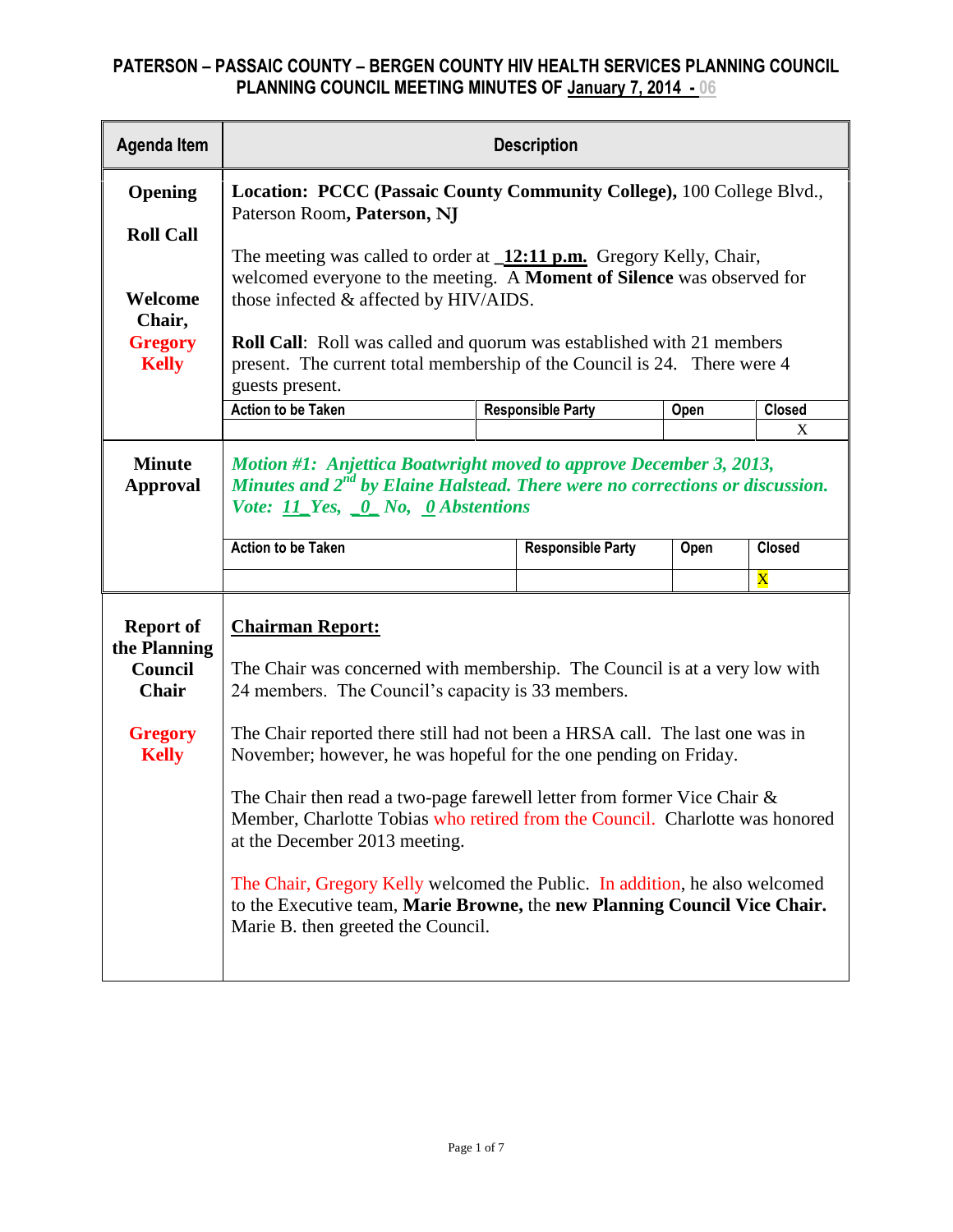| <b>Report of</b><br>the<br><b>Liaisons</b><br><b>Sonya</b><br><b>Frankin-</b><br><b>Thompson</b><br><b>Karen</b><br><b>Walker</b> | Sonya Franklin-Thompson – DOH (NJ Department of Health)<br>1. The New PMO Supervisor is Chelsea Ginsberg-Betlow.<br>2. Expanding Navigation Program in 2014 and continuing to focus on Linkage as<br>one of their highest priorities.<br>3. ADDP is providing resources for clients who need to migrate to Medicaid as a<br>result of the new Health Care Law.<br>4. There is a fourth generation antigen antibody test for HIV. It will be rolled out<br>to limited sites that can handle its complexities.<br>This ended her Liaison report.<br><b>Karen Walker - CAEAR</b><br>1. A huge thank you was given to Walgreens, who paid the balance of the CAEAR<br>Coalition dues of \$500. It was secured by Kathleen DeMichele. Karen did receive<br>confirmation that the additional \$300 already sent to CAEAR will be carried over<br>for the Council 2014-2015 dues.<br>2. Karen received some comparison studies on ACA and Ryan White from |                          |        |               |  |  |
|-----------------------------------------------------------------------------------------------------------------------------------|----------------------------------------------------------------------------------------------------------------------------------------------------------------------------------------------------------------------------------------------------------------------------------------------------------------------------------------------------------------------------------------------------------------------------------------------------------------------------------------------------------------------------------------------------------------------------------------------------------------------------------------------------------------------------------------------------------------------------------------------------------------------------------------------------------------------------------------------------------------------------------------------------------------------------------------------------|--------------------------|--------|---------------|--|--|
|                                                                                                                                   | This ended her Liaison report.                                                                                                                                                                                                                                                                                                                                                                                                                                                                                                                                                                                                                                                                                                                                                                                                                                                                                                                     |                          |        |               |  |  |
| <b>Action to be Taken</b><br><b>Responsible Party</b><br>Open                                                                     |                                                                                                                                                                                                                                                                                                                                                                                                                                                                                                                                                                                                                                                                                                                                                                                                                                                                                                                                                    |                          |        | <b>Closed</b> |  |  |
|                                                                                                                                   |                                                                                                                                                                                                                                                                                                                                                                                                                                                                                                                                                                                                                                                                                                                                                                                                                                                                                                                                                    |                          |        | $\mathbf X$   |  |  |
| Office of the<br><b>Grantee</b><br><b>Millie</b><br><b>Izquierdo</b>                                                              | <b>Office of the Grantee, Millie Izquierdo</b><br>1. The Utilization Report is not as up-to-date as she would like. She's still waiting<br>on information from Providers; then she can provide actuals. She should complete<br>the Report by next Friday and will forward to MJ for distribution to the Council.<br>2. The Grantee received email from HRSA letting them know that for FY 2014, the<br>TGA will be a partial award again. The TGA will receive 41% of the 2013 FY<br>formula award and 29% of MAI.<br><b>Question:</b> What about supplemental? Answer:<br>0% of supplement, which comes at the end of the year.                                                                                                                                                                                                                                                                                                                   |                          |        |               |  |  |
| <b>Action to be Taken</b>                                                                                                         |                                                                                                                                                                                                                                                                                                                                                                                                                                                                                                                                                                                                                                                                                                                                                                                                                                                                                                                                                    | <b>Responsible Party</b> | Open   | <b>Closed</b> |  |  |
|                                                                                                                                   | Utilization Report to MJ for distribution to Council                                                                                                                                                                                                                                                                                                                                                                                                                                                                                                                                                                                                                                                                                                                                                                                                                                                                                               | Millie I.                | 1/7/14 |               |  |  |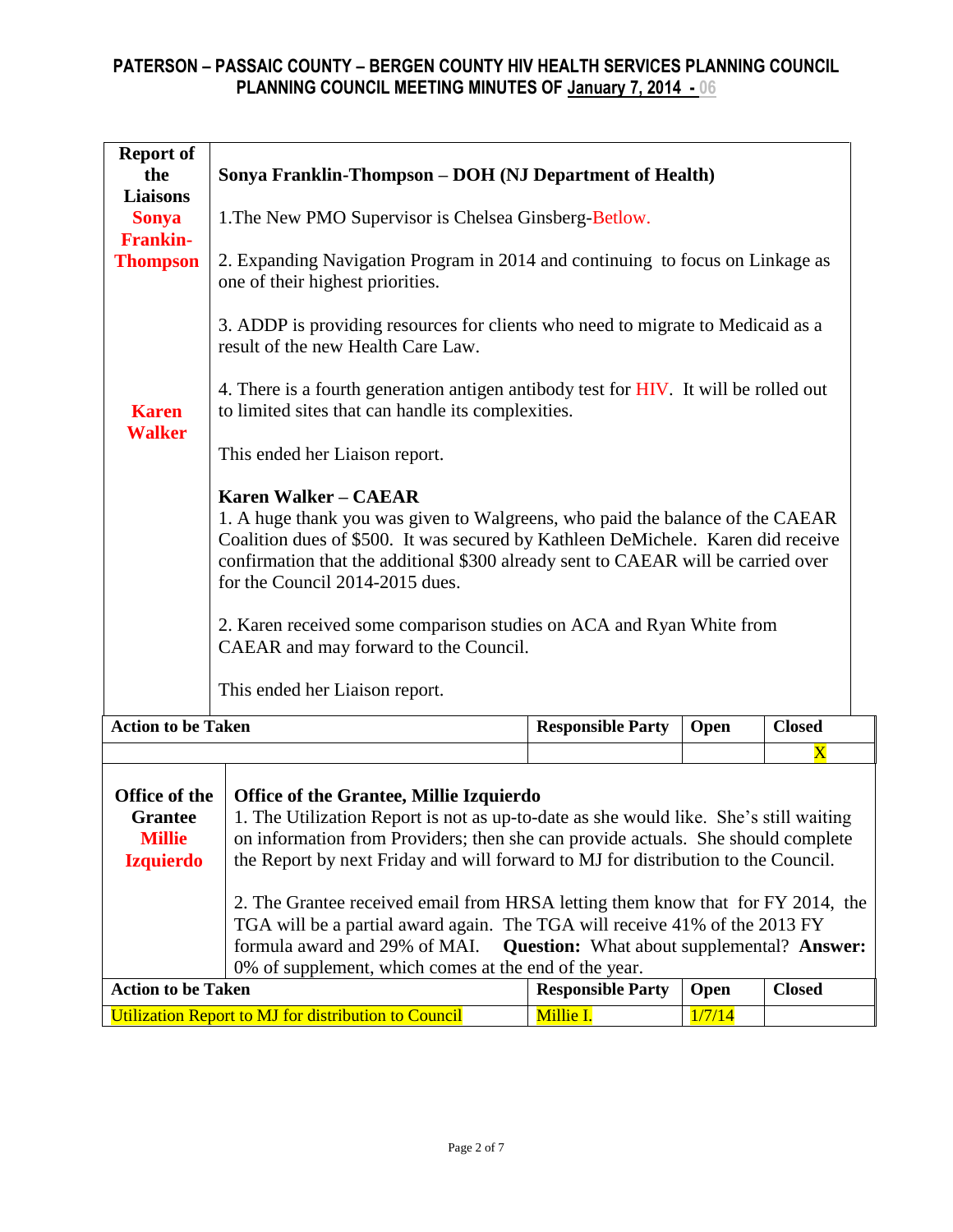| <b>Bylaws</b><br><b>Taskforce</b><br><b>Linda Smith</b>                                                            | <b>Bylaws Taskforce</b><br>Appointed Taskforce leader, Linda Smith, reported on the results of the Bylaws<br>Taskforce. They were charged with reviewing the Bylaws, as it relates to the<br>Membership Removal Process, especially concerning PLWHA Council members.<br>There was a discussion on this matter by the Council and members of the Taskforce.<br>It was highly recommended that all members, including Affected members secure<br>Alternates. At this time, there were no new By-law changes recommended as a<br>result of this Taskforce meeting.<br>See <b>Attachment A</b> for the Taskforce report.                                                                                                                                                                                                                                                                                                                                                                                                                                                                                                                                                                                                                    |                          |      |               |  |  |
|--------------------------------------------------------------------------------------------------------------------|------------------------------------------------------------------------------------------------------------------------------------------------------------------------------------------------------------------------------------------------------------------------------------------------------------------------------------------------------------------------------------------------------------------------------------------------------------------------------------------------------------------------------------------------------------------------------------------------------------------------------------------------------------------------------------------------------------------------------------------------------------------------------------------------------------------------------------------------------------------------------------------------------------------------------------------------------------------------------------------------------------------------------------------------------------------------------------------------------------------------------------------------------------------------------------------------------------------------------------------|--------------------------|------|---------------|--|--|
| <b>Community</b><br><b>Development</b><br><b>Committee</b><br>(CDC)<br>Chair,<br><b>Jessica</b><br><b>Frenkian</b> | Jessica F., CDC (Community Development Chair), provided the following<br>report:<br>1. Currently there are 24 members on the Council. The CDC is being discriminant<br>in moving forward with applications. They are making sure that the potential<br>members are given a realistic view of the Council responsibilities and meet the<br>needs of the PC.<br>2. Orientation is scheduled for January 23 at 10:30 a.m. at the Hyacinth office.<br>Anyone needing a refresher is welcome.<br>3. The Membership Application Kit is being revised<br>4. The CDC's recruitment strategy is to try to recruit more Consumers. CDC's first<br>recruitment effort will be done at Straight and Narrow. Jessica F. requested that<br>Providers notify her if their site can be used for a potential recruitment meeting.<br>5. The CDC is putting their emphasis on securing members for two Representative<br>Categories. They are: 1. Incarcerated (Clarified: within the last 3 years and<br>released $HIV+$ ) and 2. Part D or those working with youth<br>6. Emphasis at the next CDC meeting will be to work on efforts to secure members<br>for the Alternate Pool.<br>Next CDC meeting is at NJ Buddies at 10:00 a.m., January 28, 2014. |                          |      |               |  |  |
| <b>Action to be Taken</b>                                                                                          |                                                                                                                                                                                                                                                                                                                                                                                                                                                                                                                                                                                                                                                                                                                                                                                                                                                                                                                                                                                                                                                                                                                                                                                                                                          | <b>Responsible Party</b> | Open | <b>Closed</b> |  |  |
|                                                                                                                    |                                                                                                                                                                                                                                                                                                                                                                                                                                                                                                                                                                                                                                                                                                                                                                                                                                                                                                                                                                                                                                                                                                                                                                                                                                          |                          |      |               |  |  |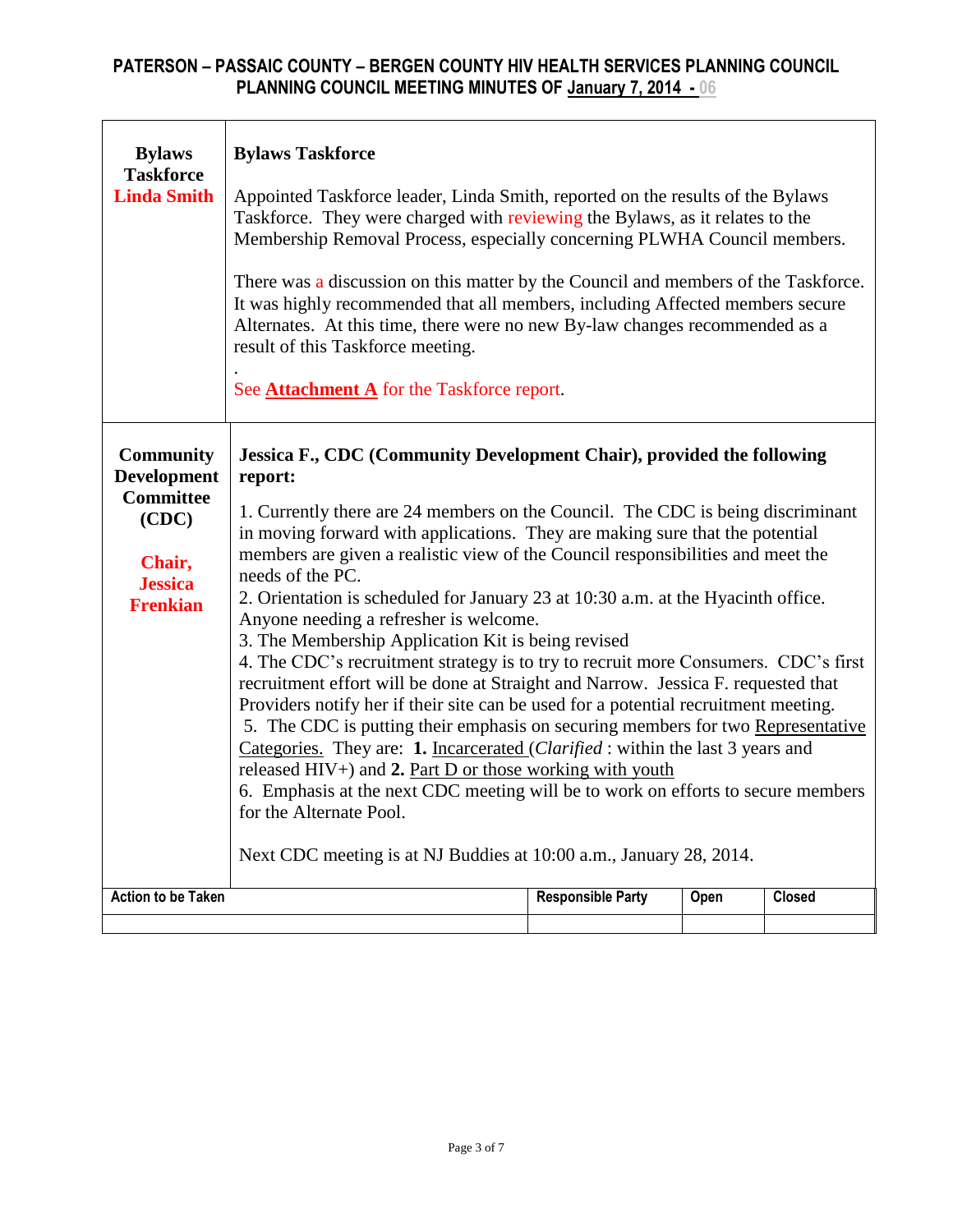| <b>PLANNING &amp;</b>         | Planning & Development (P&D) Chair, Karen W. reported on the<br>following:                                                                                                                                                                                                                                                                                                                                                                                                                        |  |  |  |  |
|-------------------------------|---------------------------------------------------------------------------------------------------------------------------------------------------------------------------------------------------------------------------------------------------------------------------------------------------------------------------------------------------------------------------------------------------------------------------------------------------------------------------------------------------|--|--|--|--|
| <b>DEVELOPMENT</b>            | 1. P&D met on December 11, 2013                                                                                                                                                                                                                                                                                                                                                                                                                                                                   |  |  |  |  |
| Chair,<br><b>Karen Walker</b> | 2. P&D may be getting a new member of Arab American descent. A letter of<br>invite has been extended to her.<br>3. The FY2014 Priority Setting Timeline was passed out for information.                                                                                                                                                                                                                                                                                                           |  |  |  |  |
|                               | Still open: Review SCSN (not done this year), acceptance of the<br>Priority Setting Report (will be sent out for February), Assess<br>priorities and directives based on award (if award 30% more or less of<br>the previous year) and Evaluate Priority Setting Process (approval of<br>the Priority Setting Report will be done next PC meeting).<br>4. In-Care Survey client survey is being translated into Spanish<br>5. Conducting a study to determine the impact of ACA and Ryan White on |  |  |  |  |
|                               | the Bergen/Passaic TGA<br>6. Also, Jerry D. provided information on the ACAs impact on the Planning<br>Council. As a part of P&D, they thought is should be brought up to Council.<br>He provided information:<br>One TGA has created two separate Priority Setting Scenarios (one<br>$\bullet$                                                                                                                                                                                                   |  |  |  |  |
|                               | with Waiver, one without that meets the 75/25 ratio).<br>He noted, at HPG meeting, a NJ State representative stated that<br>$\bullet$<br>HRSA has the expectation that almost every TGA will apply for a<br>waiver to meet unmet needs.                                                                                                                                                                                                                                                           |  |  |  |  |
|                               | Options provided:<br>a. Wait<br>b. Request Grantee to apply for a Waiver<br>c. Allow new service category, Health Insurance Premium &<br>Cost Sharing Assistance, to help reach 75/25 goals                                                                                                                                                                                                                                                                                                       |  |  |  |  |
|                               | Discussion ensued on:<br>Potential different (non-Medicaid) clients that may be need co-pay<br>$\bullet$<br>assistance.<br>Potential risk of applying for a Waiver<br>Implementing Health Insurance Premium & Cost Sharing Assistance                                                                                                                                                                                                                                                             |  |  |  |  |
|                               | well so that it meets the goals of the TGA<br>The question is still open on whether a waiver will be applied for or not. A<br>study will be gathering more information via e-compass to see the impact of<br>ACA and Medicaid and Ryan White on this TGA.                                                                                                                                                                                                                                         |  |  |  |  |
|                               | This ended the P&D Report.                                                                                                                                                                                                                                                                                                                                                                                                                                                                        |  |  |  |  |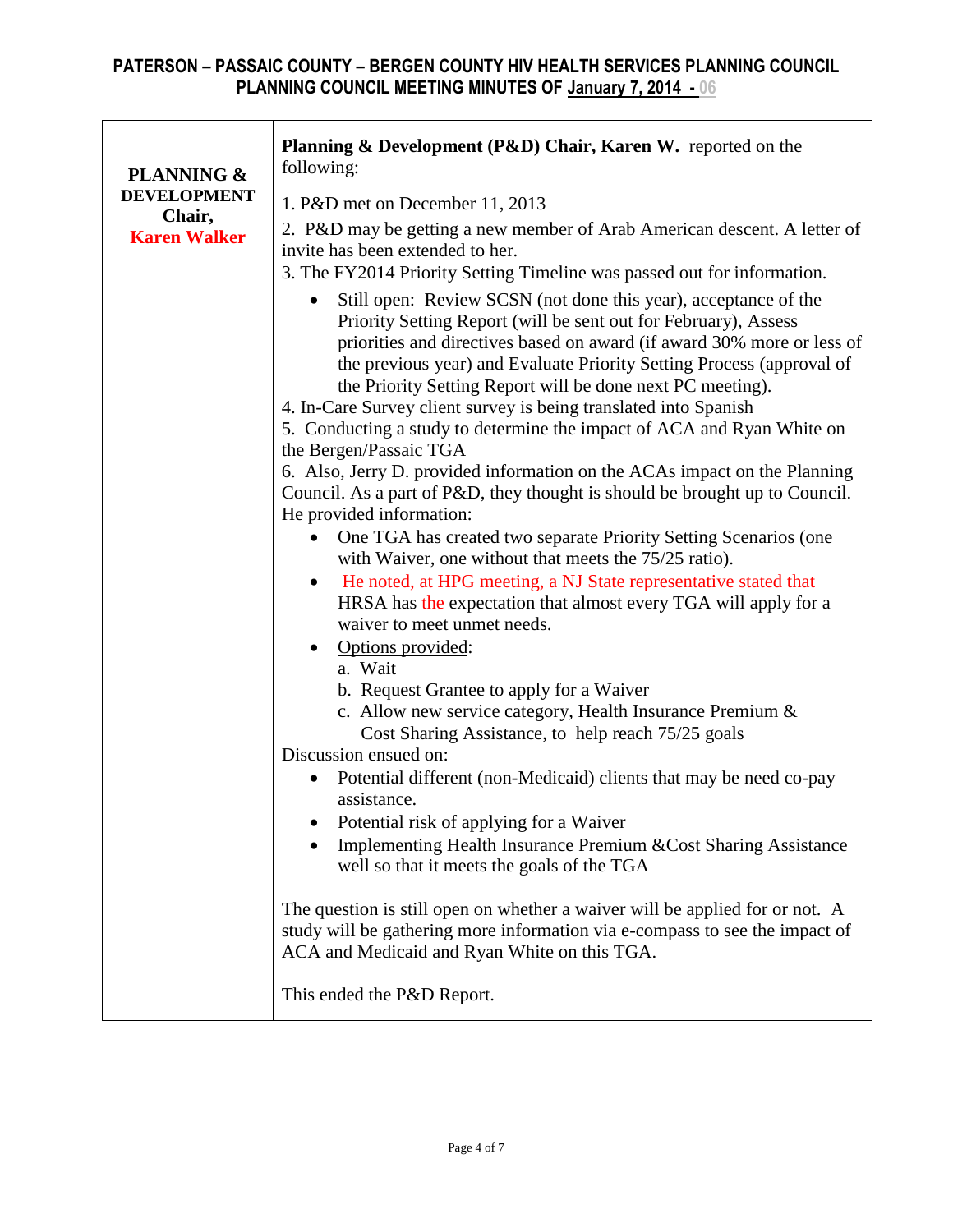| <b>Old Business/New</b><br><b>Business</b><br><b>Gregory Kelly</b> |                                                                                                                                                                                                                                                                                                                                                  | <b>Old Business</b><br><b>Chair, Gregory Kelly, brought up the billboard that was put up on Route 80.</b><br>Feedback: Copying number on Route 80 was a little dangerous (the location<br>used). Still not known if any hotline calls were a result of the billboard. Need<br>to find more creative ways to bring more awareness of HIV testing to those<br>infected.<br>Vice Chair, Marie Browne, suggested using the back of buses for promotion<br>in the future.<br>There was no New Business.                                |  |                          |      |                         |  |
|--------------------------------------------------------------------|--------------------------------------------------------------------------------------------------------------------------------------------------------------------------------------------------------------------------------------------------------------------------------------------------------------------------------------------------|-----------------------------------------------------------------------------------------------------------------------------------------------------------------------------------------------------------------------------------------------------------------------------------------------------------------------------------------------------------------------------------------------------------------------------------------------------------------------------------------------------------------------------------|--|--------------------------|------|-------------------------|--|
|                                                                    |                                                                                                                                                                                                                                                                                                                                                  | <b>Action to be Taken</b>                                                                                                                                                                                                                                                                                                                                                                                                                                                                                                         |  |                          | Open | <b>Closed</b>           |  |
|                                                                    |                                                                                                                                                                                                                                                                                                                                                  |                                                                                                                                                                                                                                                                                                                                                                                                                                                                                                                                   |  |                          |      | $\overline{\mathbf{X}}$ |  |
| <b>Public</b><br><b>Comments</b>                                   | 1. Comments and questions came from Kalila, of Team Management 2000, Inc.<br>She was a first-time visitor.<br>2. Luis, introduced himself as first-time visitor.                                                                                                                                                                                 |                                                                                                                                                                                                                                                                                                                                                                                                                                                                                                                                   |  |                          |      |                         |  |
| <b>Action to be Taken</b>                                          |                                                                                                                                                                                                                                                                                                                                                  |                                                                                                                                                                                                                                                                                                                                                                                                                                                                                                                                   |  | <b>Responsible Party</b> | Open | <b>Closed</b>           |  |
|                                                                    |                                                                                                                                                                                                                                                                                                                                                  |                                                                                                                                                                                                                                                                                                                                                                                                                                                                                                                                   |  |                          |      | $\boldsymbol{x}$        |  |
| <b>Networking</b><br>&<br><b>Community</b><br><b>Check-in</b>      | $\bullet$                                                                                                                                                                                                                                                                                                                                        | Jerry D. - CAPCO has monies for Passaic County for rent, securities, and<br>utilities; and little for bus tickets and food if anyone needs assistance.<br>Jerry D. - This Wednesday, January 8, is the next quarterly CAPCO meeting<br>at 2:00 p.m. at Paterson Public Library.<br>Gregory K. - received a scholarship from National Minority AIDS Council<br>(NMAC) to attend a leadership conference in Florida.<br>Per Marie B., AIDS Watch applications are still open. She believes<br>scholarships are no longer available. |  |                          |      |                         |  |
| <b>Action to be Taken</b>                                          |                                                                                                                                                                                                                                                                                                                                                  |                                                                                                                                                                                                                                                                                                                                                                                                                                                                                                                                   |  | <b>Responsible Party</b> | Open | <b>Closed</b>           |  |
| <b>Motion to</b><br><b>Adjourn</b><br><b>Action to be Taken</b>    | X<br>Motion #2: Sonya Franklin-Thompson Moved and $2^{nd}$ by Dora Robinson that<br>the meeting be adjourned. The Vote was unanimous.<br>The Meeting adjourned at 3:30 p.m.<br>Next Meeting: February 4, 2014 - Meeting place: PCCC, Paterson Room,<br>Paterson, NJ. Lunch at 11:30 a.m. and meeting starts at Noon.<br><b>Responsible Party</b> |                                                                                                                                                                                                                                                                                                                                                                                                                                                                                                                                   |  |                          |      |                         |  |
|                                                                    |                                                                                                                                                                                                                                                                                                                                                  |                                                                                                                                                                                                                                                                                                                                                                                                                                                                                                                                   |  |                          | Open | <b>Closed</b><br>χ      |  |
|                                                                    |                                                                                                                                                                                                                                                                                                                                                  |                                                                                                                                                                                                                                                                                                                                                                                                                                                                                                                                   |  |                          |      |                         |  |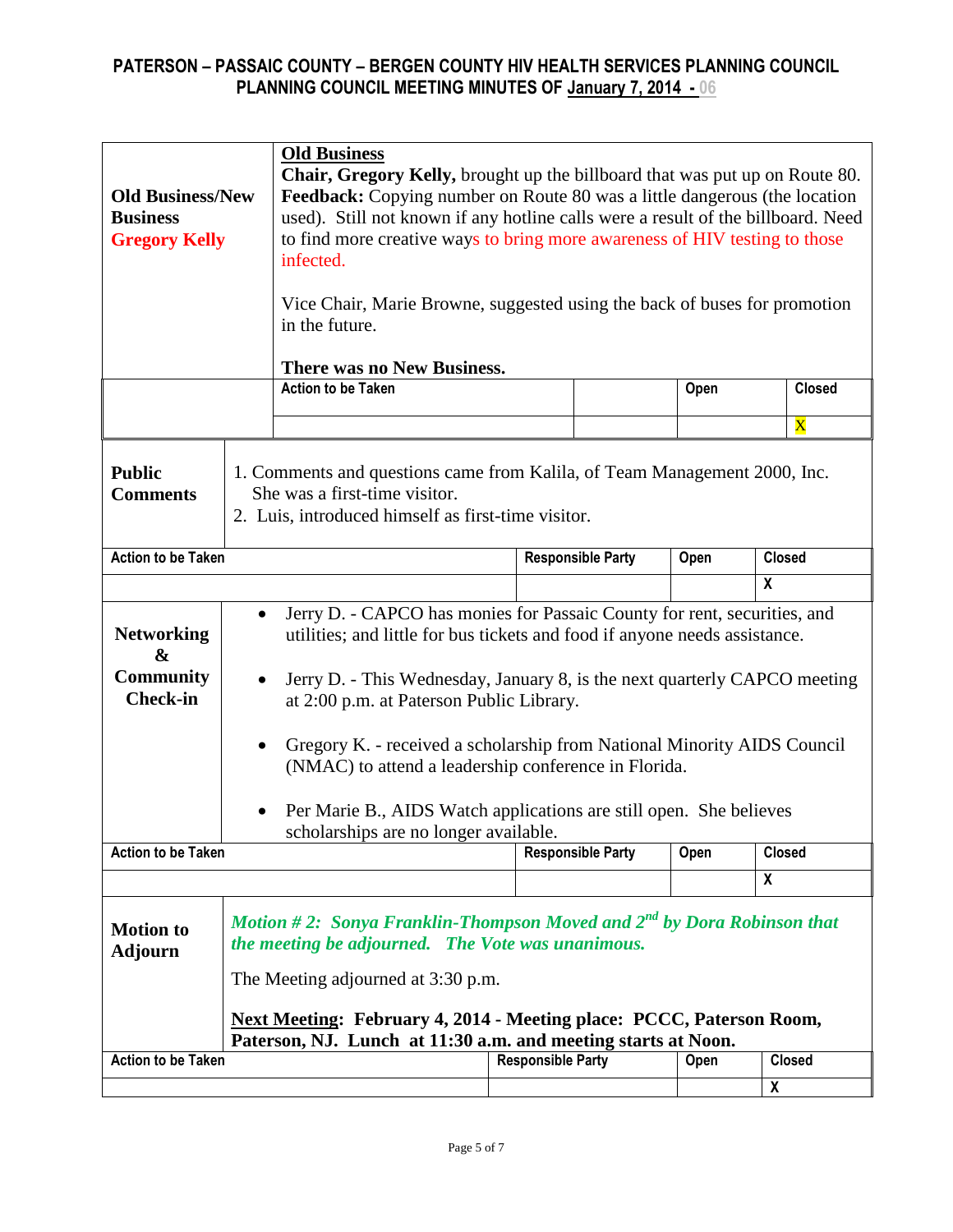# **CLOSED Actions from Previous Meetings**

| <b>Action to be Taken</b>                                                                                                        | <b>Responsible Party</b>                  | Open     | <b>Closed</b> |
|----------------------------------------------------------------------------------------------------------------------------------|-------------------------------------------|----------|---------------|
| Make checks out to CAEAR Coalition and get them to<br>Karen Walker immediately. Money past due. Whoever is<br>willing can donate | Karen Walker &<br><b>Planning Council</b> | Ongoing  | 1/7/14        |
| By-laws taskforce will re-address membership, vote to                                                                            | <b>By-law taskforce,</b>                  | 11/12/13 | 1/7/14        |
| remove section.                                                                                                                  | Linda Smith, leader                       |          |               |